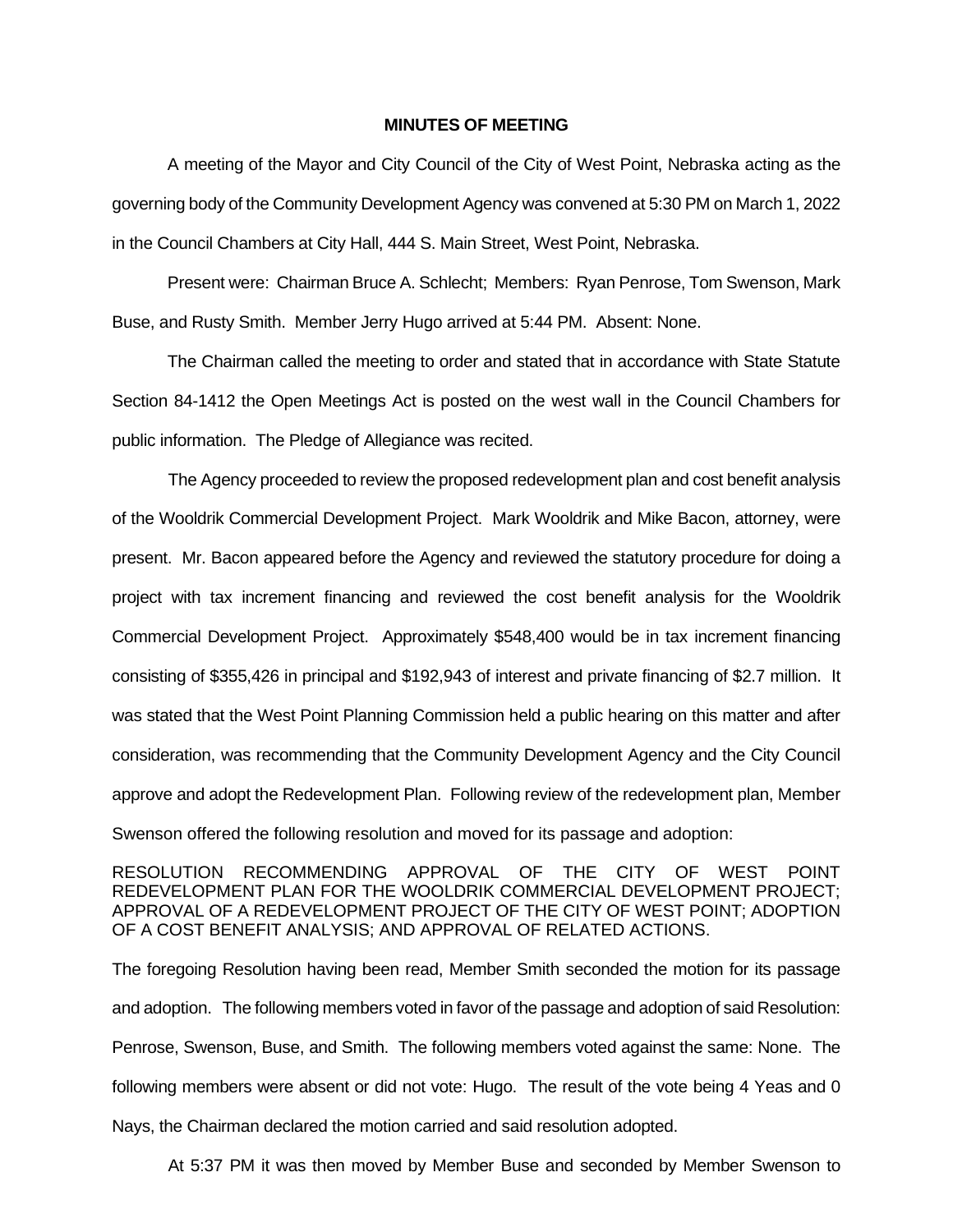recess the meeting and convene as the City Council of the City of West Point, Nebraska. At 5:44

PM the Mayor and City Council acting as the governing body of the Community Development Agency

reconvened.

Being advised that the City Council of the City of West Point, Nebraska had approved the

Redevelopment Plan for the Wooldrik Commercial Development Project, the Agency considered the

issuance of Community Development Agency Tax Increment Development Revenue Notes or other

obligation. Following discussion, Member Swenson offered the following resolution and moved for

its passage and adoption:

A RESOLUTION AUTHORIZING AND PROVIDING FOR THE ISSUANCE OF COMMUNITY DEVELOPMENT AGENCY OF THE CITY OF WEST POINT, NEBRASKA, TAX INCREMENT DEVELOPMENT REVENUE NOTES OR OTHER OBLIGATION, IN AN AGGREGATE PRINCIPAL AMOUNT NOT TO EXCEED \$355,426 FOR THE PURPOSE OF (1) PAYING THE COSTS OF ACQUIRING, DEMOLISHING, CONSTRUCTING, RECONSTRUCTING, IMPROVING, EXTENDING, REHABILITATING, INSTALLING, EQUIPPING, FURNISHING AND COMPLETING CERTAIN IMPROVEMENTS WITHIN THE AGENCY'S WOOLDRIK COMMERCIAL DEVELOPMENT PROJECT AREA, SPECIFICALLY INCLUDING SITE PURCHASE, PREPARATION, DEMOLITION, UTILITY EXTENSION, PUBLIC PARKING, ENHANCEMENTS TO BUILDINGS IN EXCESS OF LOCAL DESIGN STANDARDS AND (2) PAYING THE COSTS OF ISSUANCE THEREOF; PRESCRIBING THE FORM AND CERTAIN DETAILS OF THE NOTE OR OTHER OBLIGATION; PLEDGING CERTAIN TAX REVENUE AND OTHER REVENUE TO THE PAYMENT OF THE PRINCIPAL OF AND INTEREST ON THE NOTE OR OTHER OBLIGATION AS THE SAME BECOME DUE; LIMITING PAYMENT OF THE NOTE OR OTHER OBLIGATION TO SUCH TAX REVENUES; CREATING AND ESTABLISHING FUNDS AND ACCOUNTS; DELEGATING, AUTHORIZING AND DIRECTING THE FINANCE DIRECTOR TO EXERCISE HIS OR HER INDEPENDENT DISCRETION AND JUDGMENT IN DETERMINING AND FINALIZING CERTAIN TERMS AND PROVISIONS OF THE NOTE OR OTHER OBLIGATION NOT SPECIFIED HEREIN; APPROVING A REDEVELOPMENT CONTRACT AND REDEVELOPMENT PLAN; TAKING OTHER ACTIONS AND MAKING OTHER COVENANTS AND AGREEMENTS IN CONNECTION WITH THE FOREGOING; AND RELATED MATTERS**.**

The foregoing Resolution having been read, Member Smith seconded the motion for its passage

and adoption. The following members voted in favor of the passage and adoption of said Resolution:

Penrose, Swenson, Buse, and Smith. The following members voted against the same: None. The

following members were absent or did not vote: Hugo. The result of the vote being 4 Yeas and 0

Nays, the Chairman declared the motion carried and said resolution adopted.

Moved by Member Buse, seconded by Member Swenson, to adjourn at 5:50 PM and

reconvene as the City Council of the City of West Point, Nebraska. Voting Yea: Penrose, Swenson,

Buse, Hugo, and Smith. Nay: None. Motion carried.